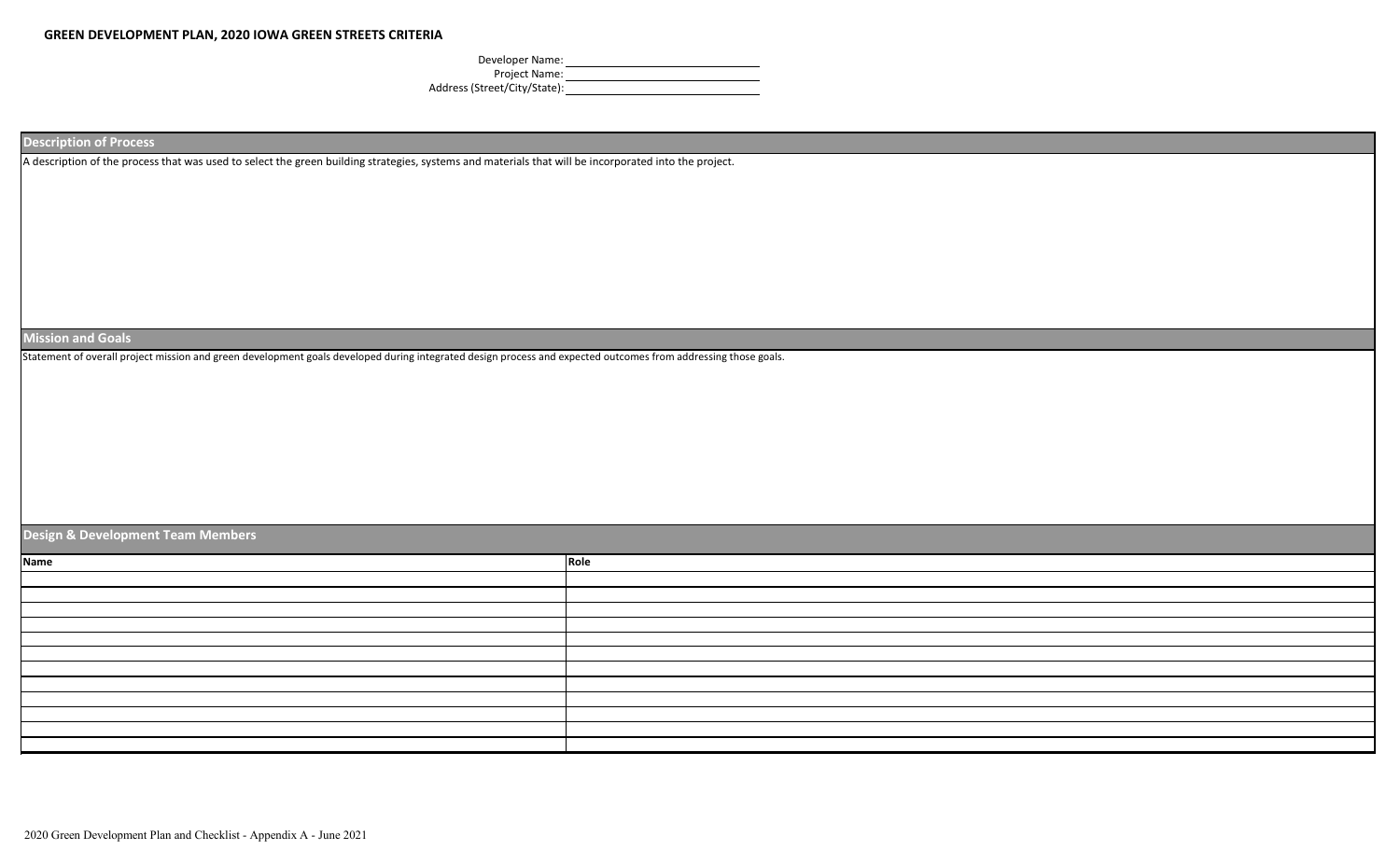**Instructions: This checklist is NOT for Community Development Block Grant Disaster Recovery projects. If working on a disaster recovery project application, please close this checklist and use the disaster recovery project checklist. Only applications to the regular CDBG program can request additional funding to achieve select Green Streets criteria identified below. Total of all additional funding requested cannot exceed 10% of CDBG budget request (Ex: \$300,000 CDBG + \$30,000 Green Streets Additional Funding).**

|                          |    |  |                                                                                                                                                                                                                                                                                                                                                                                                                                                                                                                                                                                                                                                                           |                                                                     | <b>Areas of Consideration</b>                    |                                                                                                                                                                                         |                                                              | <b>Addiitonal Funding Request</b>                                                                                              |  |  |
|--------------------------|----|--|---------------------------------------------------------------------------------------------------------------------------------------------------------------------------------------------------------------------------------------------------------------------------------------------------------------------------------------------------------------------------------------------------------------------------------------------------------------------------------------------------------------------------------------------------------------------------------------------------------------------------------------------------------------------------|---------------------------------------------------------------------|--------------------------------------------------|-----------------------------------------------------------------------------------------------------------------------------------------------------------------------------------------|--------------------------------------------------------------|--------------------------------------------------------------------------------------------------------------------------------|--|--|
|                          |    |  |                                                                                                                                                                                                                                                                                                                                                                                                                                                                                                                                                                                                                                                                           | Champion                                                            |                                                  | <b>Strategies</b>                                                                                                                                                                       | <b>Additional</b>                                            |                                                                                                                                |  |  |
|                          |    |  | <b>Green Communities Criteria</b>                                                                                                                                                                                                                                                                                                                                                                                                                                                                                                                                                                                                                                         | name                                                                | role                                             | how intend to meet                                                                                                                                                                      | <b>Funding</b><br>Requested<br>\$\$\$\$                      | Additional Cost Description (show the math)<br>(show line item costs)                                                          |  |  |
| <b>EXAMPLES</b>          |    |  |                                                                                                                                                                                                                                                                                                                                                                                                                                                                                                                                                                                                                                                                           |                                                                     |                                                  |                                                                                                                                                                                         |                                                              |                                                                                                                                |  |  |
| 24                       | 24 |  | 5.4 Achieving Zero Energy                                                                                                                                                                                                                                                                                                                                                                                                                                                                                                                                                                                                                                                 |                                                                     |                                                  |                                                                                                                                                                                         |                                                              |                                                                                                                                |  |  |
|                          |    |  | (If requesting funding here, do not request additional funding for 5.2b) Achieve<br>Zero Energy performance through one of the following. Option 1: Certify each<br>building in the project to DOE Zero Energy Ready Home program or PHI Plus AND<br>Either install renewables and/or procure renewable energy, which in sum will<br>produce as much, or more, energy in a given year than the project is modeled to<br>consume. Option 2: Certify each building in the project in a program that requires<br>zero energy performance such as PHIUS_Source Zero, PHI Plus, PHI Premium,<br>ILFI's Zero Energy Petal, Zero Carbon Petal, or Living Building Certification. | architect, HERS<br>rater, HVAC<br>contractor, DOE<br>ZERH certifier | design,<br>installation,<br>verification         | Follow DOE ZERH requirements;<br>design for sessive solar; stress<br>quality air in solid jon and insulation<br><b>De highliy efficient HVAC,</b><br>id lighting; add 4 kW of<br>solar. | \$10,500                                                     | 4 kW solar array including installation = \$8,000, DOE ZERH certification<br>process consulting = $$2,500$ , TOTAL = $$10,500$ |  |  |
| 5 or 10                  | 10 |  | 5.11 Electric Vehicle Charging                                                                                                                                                                                                                                                                                                                                                                                                                                                                                                                                                                                                                                            |                                                                     |                                                  |                                                                                                                                                                                         |                                                              |                                                                                                                                |  |  |
|                          |    |  | Option 1 [5 points]: Install panel capacity and raceway (≥ size 1) to support future<br>build-out of EV charging with 208/240 V, 40-amp circuits. Identify the overcurrent<br>protective device space(s) on circuit directory as "EV CAPABLE."<br>Option 2 [10 points]: Residential projects ≥ 2 units install ≥ 1 active electric vehicle<br>charging station. For multifamily and commercial projects install ≥ 2 active<br>charging stations for first 25 parking spaces and 10% of all parking spaces > 25<br>(round up).                                                                                                                                             | archite<br>electricial<br>developer                                 | verification,<br>identify and seek<br>incentives | Install a charging station.                                                                                                                                                             | \$4,500                                                      | 1 charging station = $$3,000$ , installation of charging station = $$1,500$ ,<br>$TOTAL = $4,500$                              |  |  |
|                          |    |  |                                                                                                                                                                                                                                                                                                                                                                                                                                                                                                                                                                                                                                                                           |                                                                     |                                                  |                                                                                                                                                                                         |                                                              |                                                                                                                                |  |  |
| <b>Baseline Measures</b> |    |  |                                                                                                                                                                                                                                                                                                                                                                                                                                                                                                                                                                                                                                                                           |                                                                     | <b>Areas of Consideration</b>                    |                                                                                                                                                                                         | <b>Addiitonal Funding Request</b>                            |                                                                                                                                |  |  |
|                          |    |  |                                                                                                                                                                                                                                                                                                                                                                                                                                                                                                                                                                                                                                                                           | Champion                                                            |                                                  | <b>Strategies</b>                                                                                                                                                                       |                                                              |                                                                                                                                |  |  |
|                          |    |  | <b>IGreen Communities Criteria</b>                                                                                                                                                                                                                                                                                                                                                                                                                                                                                                                                                                                                                                        | name                                                                | role                                             | how intend to meet                                                                                                                                                                      | <b>Additional</b><br><b>Funding</b><br>Requested<br>\$\$\$\$ | Additional Cost Description (show the math)<br>(show line item costs)                                                          |  |  |
| 1. Integrative Design    |    |  |                                                                                                                                                                                                                                                                                                                                                                                                                                                                                                                                                                                                                                                                           |                                                                     |                                                  |                                                                                                                                                                                         |                                                              |                                                                                                                                |  |  |
| <b>Baseline</b>          |    |  | 1.1 Project Priorities Survey                                                                                                                                                                                                                                                                                                                                                                                                                                                                                                                                                                                                                                             |                                                                     |                                                  |                                                                                                                                                                                         |                                                              |                                                                                                                                |  |  |
|                          |    |  | Complete the Project Priorities Survey.                                                                                                                                                                                                                                                                                                                                                                                                                                                                                                                                                                                                                                   |                                                                     |                                                  |                                                                                                                                                                                         | <b>N.A.</b>                                                  |                                                                                                                                |  |  |
| <b>Baseline</b>          |    |  | 1.2 Charrettes and Coordination Meetings                                                                                                                                                                                                                                                                                                                                                                                                                                                                                                                                                                                                                                  |                                                                     |                                                  |                                                                                                                                                                                         |                                                              |                                                                                                                                |  |  |
|                          |    |  | Develop an integrative design process that moves the outputs of the Project<br>Priorities Survey into action through a series of collaborative meetings. Prioritize<br>multi-benefit strategies. Assign responsibility within your design and development<br>teams for accountability.                                                                                                                                                                                                                                                                                                                                                                                    |                                                                     |                                                  |                                                                                                                                                                                         | <b>N.A.</b>                                                  |                                                                                                                                |  |  |
| <b>Baseline</b>          |    |  | 1.3 Documentation                                                                                                                                                                                                                                                                                                                                                                                                                                                                                                                                                                                                                                                         |                                                                     |                                                  |                                                                                                                                                                                         |                                                              |                                                                                                                                |  |  |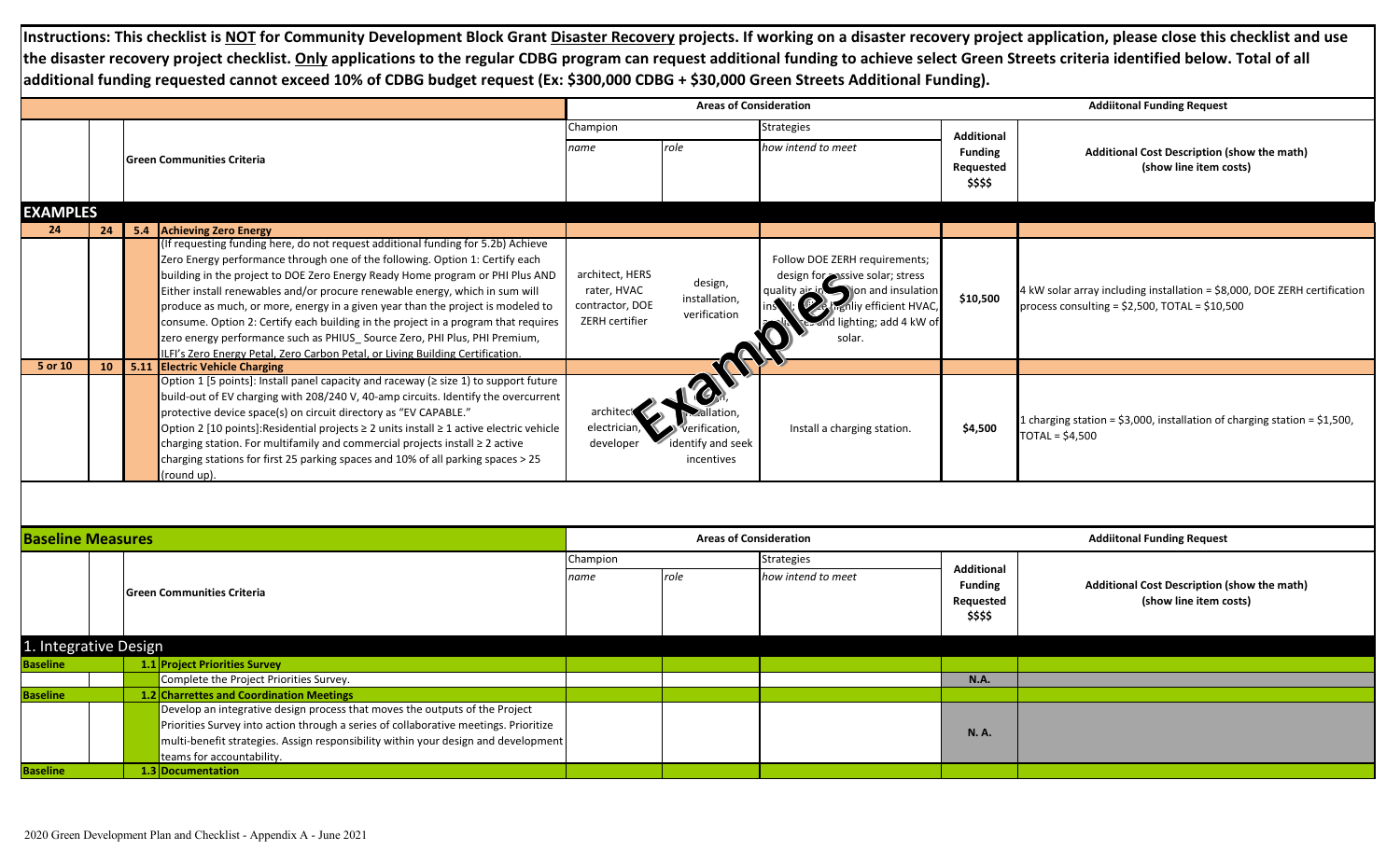|                      |  | Include Iowa Green Streets Criteria information in your contract documents and                                                                      |  |                  |                                                    |
|----------------------|--|-----------------------------------------------------------------------------------------------------------------------------------------------------|--|------------------|----------------------------------------------------|
|                      |  | construction specifications (Division 1 Section 01 81 13 Sustainable Design                                                                         |  | <b>N.A.</b>      |                                                    |
|                      |  | Requirements). Ensure, and indicate that the drawings and specifications have                                                                       |  |                  |                                                    |
|                      |  | been generated to be compliant and meet the certification goals.                                                                                    |  |                  |                                                    |
| <b>Baseline</b>      |  | 1.4 Construction Management                                                                                                                         |  |                  |                                                    |
|                      |  | Create, implement, and document your contractor/subcontractor education plan                                                                        |  |                  |                                                    |
|                      |  | to ensure that all persons working on-site fully understand their role in achieving                                                                 |  | <b>N.A.</b>      |                                                    |
|                      |  | the project objectives.                                                                                                                             |  |                  |                                                    |
| <b>Baseline</b>      |  | 1.8 Resilient Structures (residential only)                                                                                                         |  |                  |                                                    |
|                      |  | New construction projects without a basement construct a safe room to protect                                                                       |  |                  |                                                    |
|                      |  | against wind forces and wind debris from events such as a tornado.                                                                                  |  | N. A.            |                                                    |
|                      |  | 2. Location + Neighborhood Fabric                                                                                                                   |  |                  |                                                    |
| <b>Baseline</b>      |  | 2.1 Sensitive Site Protection (New Construction only)                                                                                               |  |                  |                                                    |
|                      |  | All projects must:                                                                                                                                  |  |                  |                                                    |
|                      |  | 1. Protect floodplain functions by limiting new development within the 100-year                                                                     |  |                  |                                                    |
|                      |  | floodplain of all types of watercourses.                                                                                                            |  |                  |                                                    |
|                      |  | 2. Conserve and protect aquatic ecosystems.                                                                                                         |  |                  |                                                    |
|                      |  | 3. Protect ecosystem function by avoiding development of areas that contain                                                                         |  | <b>N.A.</b>      |                                                    |
|                      |  | habitat for plant and animal species identified as threatened or endangered.                                                                        |  |                  |                                                    |
|                      |  |                                                                                                                                                     |  |                  |                                                    |
|                      |  | 4. Conserve the most productive agricultural soils by protecting prime farmland,<br>unique farmland, and farmland of statewide or local importance. |  |                  |                                                    |
| <b>Baseline</b>      |  | 2.2 Connections to Existing Development and Infrastructure                                                                                          |  |                  |                                                    |
|                      |  | Locate the project on a site with access to existing roads, water, sewers and other                                                                 |  |                  |                                                    |
|                      |  | infrastructure within or contiguous to (having at least 25% of the perimeter                                                                        |  |                  |                                                    |
|                      |  | bordering) existing development. Connect                                                                                                            |  | <b>N.A.</b>      |                                                    |
|                      |  | the project to the pedestrian grid.                                                                                                                 |  |                  |                                                    |
| <b>Baseline</b>      |  | 2.3 Compact Development                                                                                                                             |  |                  |                                                    |
|                      |  | At a minimum, build to the residential density (dwelling units / acre)                                                                              |  |                  |                                                    |
|                      |  | of the census block group in which your project is located.                                                                                         |  | <b>N.A.</b>      |                                                    |
| <b>Baseline</b>      |  | 2.5 Proximity to Services                                                                                                                           |  |                  |                                                    |
|                      |  | Locate the project within a 0.5-mile walk distance of at least four, or a                                                                           |  |                  |                                                    |
|                      |  | 1-mile walk distance of at least seven, of the listed services.                                                                                     |  | N. A.            |                                                    |
| <b>Baseline</b>      |  | 2.6 Preservation of and Access to Open Space for Rural/Tribal/Small                                                                                 |  |                  |                                                    |
|                      |  | <b>own</b>                                                                                                                                          |  |                  |                                                    |
|                      |  | Option 1: Locate the project within a 0.25-mile walk distance of dedicated public                                                                   |  |                  |                                                    |
|                      |  | open space that is a minimum of 0.75 acres; at least 80% of which unpaved.                                                                          |  |                  |                                                    |
|                      |  | Option 2: Set aside a minimum of 10% (minimum of 0.25 acres) of the total                                                                           |  | N. A.            |                                                    |
|                      |  | project acreage as open and accessible to all residents; at least 80% of which                                                                      |  |                  |                                                    |
|                      |  | unpaved.                                                                                                                                            |  |                  |                                                    |
| <b>Baseline</b>      |  | 2.8 Access to Transit (new construction)                                                                                                            |  |                  |                                                    |
|                      |  | Locate projects within a 0.5-mile walk distance of transit services (bus, rail and/or                                                               |  |                  |                                                    |
|                      |  | ferry), constituting at least 45 or more transit rides per weekday, with some type                                                                  |  | <b>N.A.</b>      |                                                    |
|                      |  | of weekend service.                                                                                                                                 |  |                  |                                                    |
| <b>Baseline</b>      |  | 2.15a Access to Broadband: Broadband Ready                                                                                                          |  | <b>S</b> Request | <b>Additional Cost Description (show the math)</b> |
|                      |  | Incorporate broadband infrastructure so that when broadband service comes to a                                                                      |  |                  |                                                    |
|                      |  | community, the property can be easily connected. Include a network of mini-ducts                                                                    |  |                  |                                                    |
|                      |  | or conduit throughout the building, extending from the expected communications                                                                      |  |                  |                                                    |
|                      |  | access point to each network termination point in the building.                                                                                     |  |                  |                                                    |
|                      |  |                                                                                                                                                     |  |                  |                                                    |
| 3. Site Improvements |  |                                                                                                                                                     |  |                  |                                                    |
| <b>Baseline</b>      |  | 3.1 Environmental Remediation                                                                                                                       |  |                  |                                                    |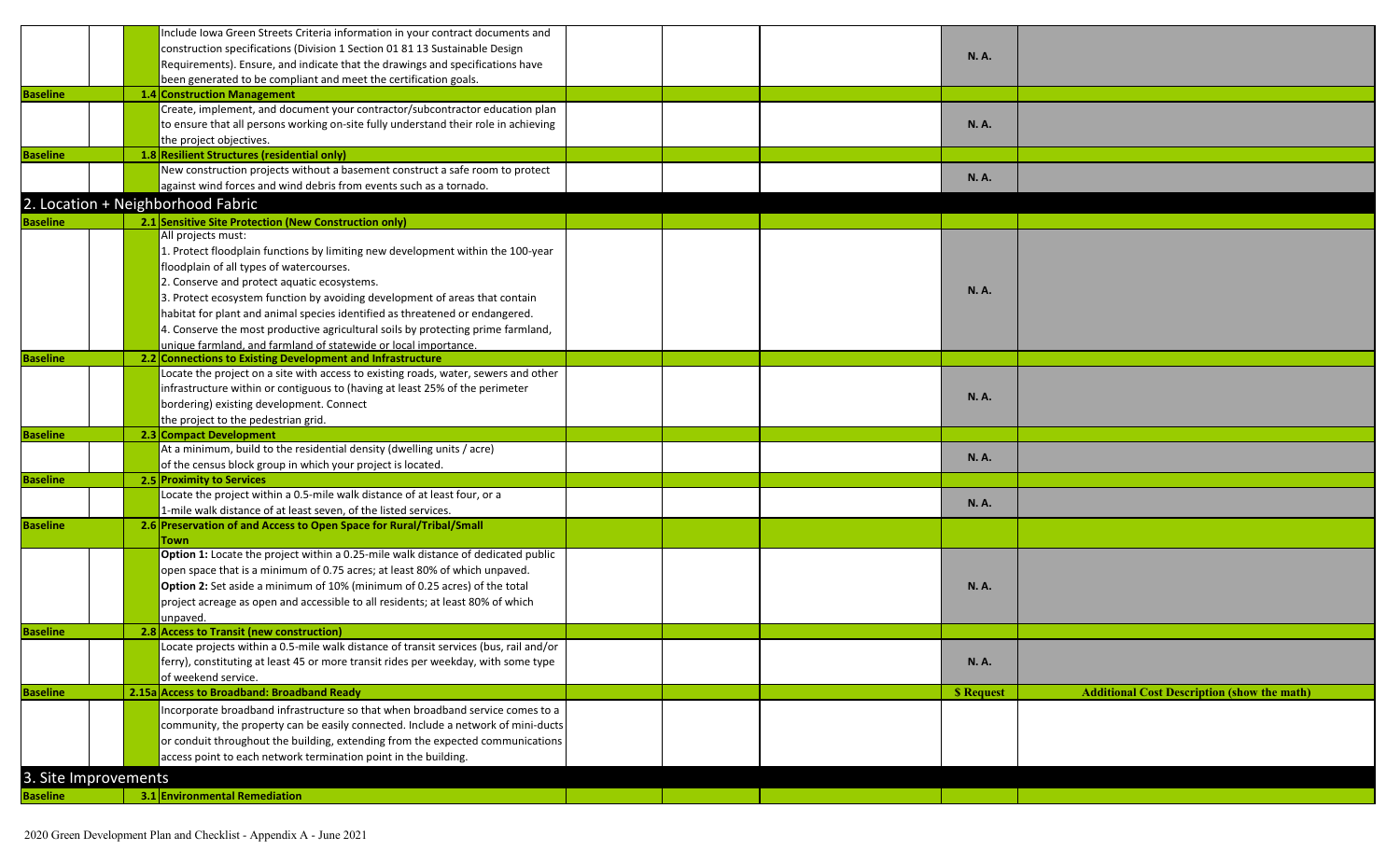|                         | Conduct an environmental site assessment to determine whether any hazardous            |  | <b>N.A.</b>      |                                                    |
|-------------------------|----------------------------------------------------------------------------------------|--|------------------|----------------------------------------------------|
|                         | materials are present on-site; mitigate any found.                                     |  |                  |                                                    |
| <b>Baseline</b>         | 3.2 Minimization of Disturbance During Staging and Construction                        |  |                  |                                                    |
|                         | For sites >1 acre, implement EPA's National Pollutant Discharge Elimination            |  |                  |                                                    |
|                         | System Stormwater Discharges from Construction Activities guidance, or local           |  |                  |                                                    |
|                         | requirements, whichever is more stringent. For sites with an area ≤1, follow           |  | N. A.            |                                                    |
|                         | guidance in full criterion.                                                            |  |                  |                                                    |
| <b>Baseline</b>         | 3.3 Ecosystem Services/Landscape (Baseline, if providing landscaping)                  |  |                  |                                                    |
|                         |                                                                                        |  |                  |                                                    |
|                         | If providing plantings, all must be native or climate-appropriate (adapted) to the     |  |                  |                                                    |
|                         | region and appropriate to the site's soil and microclimate. Do not introduce any       |  | N. A.            |                                                    |
|                         | invasive plant species. Plant, seed, or xeriscape all disturbed areas.                 |  |                  |                                                    |
| <b>Baseline</b>         | 3.4 Surface Water Management                                                           |  | <b>S</b> Request | <b>Additional Cost Description (show the math)</b> |
|                         | Through on-site infiltration, evapotranspiration, and rainwater                        |  |                  |                                                    |
|                         | harvesting, retain the 1.25" rain event on site.                                       |  |                  |                                                    |
| <b>Baseline</b>         | 3.6 Efficient Irrigation and Water Reuse (if installed)                                |  |                  |                                                    |
|                         | Provide permanent irrigation only with reclaimed water source(s), such as              |  |                  |                                                    |
|                         | harvested rainwater, greywater, air conditioning condensate, etc. Design and           |  |                  |                                                    |
|                         | install an efficient irrigation system equipped with a WaterSense labeled weather-     |  | <b>N.A.</b>      |                                                    |
|                         | based irrigation controller (WBIC).                                                    |  |                  |                                                    |
| <b>Water</b>            |                                                                                        |  |                  |                                                    |
|                         |                                                                                        |  |                  |                                                    |
| <b>Baseline</b>         | 4.1 Water-Conserving Fixtures                                                          |  | <b>S</b> Request | <b>Additional Cost Description (show the math)</b> |
|                         | Install water-conserving fixtures meeting the specifications in the criterion. For all |  |                  |                                                    |
|                         | single-family homes and all dwelling units in buildings three stories or fewer, the    |  |                  |                                                    |
|                         | static service pressure must not exceed 60 psi.                                        |  |                  |                                                    |
| <b>Baseline</b>         | 4.3 Water Quality                                                                      |  |                  |                                                    |
|                         | Baseline for Substantial Rehabs of buildings built before 1986; Optional for all       |  |                  |                                                    |
|                         | other building types: Replace lead service lines. For multifamily buildings with       |  | <b>N.A.</b>      |                                                    |
|                         | either a cooling tower, a centralized hot water system, or 10+ stories: Develop a      |  |                  |                                                    |
|                         | Legionella water management program.                                                   |  |                  |                                                    |
| 5. Operating Efficiency |                                                                                        |  |                  |                                                    |
| <b>Baseline</b>         | 5.1 Building Performance Requirements                                                  |  | <b>S</b> Request | <b>Additional Cost Description (show the math)</b> |
|                         | Follow the Air Barrier and Insulation Inspection Component Guide and Energy            |  |                  |                                                    |
|                         | Performance Table for measures applicable to your project.                             |  |                  |                                                    |
| <b>Baseline</b>         | 5.1a Building Performance Standard: New Construction: Single Family                    |  |                  |                                                    |
|                         | and Low-Rise Multifamily                                                               |  | <b>S</b> Request | <b>Additional Cost Description (show the math)</b> |
|                         | Certify dwelling units in the project meet or exceed the Energy Performance            |  |                  |                                                    |
|                         | Requirements in Criterion 5.1 or certify the project through the ENERGY STAR New       |  |                  |                                                    |
|                         | Homes program.                                                                         |  |                  |                                                    |
| <b>Baseline</b>         | 5.1b Building Performance Standard: Substantial and Moderate Rehab:                    |  |                  |                                                    |
|                         | <b>Single Family and Multifamily</b>                                                   |  | <b>S</b> Request | <b>Additional Cost Description (show the math)</b> |
|                         | Certify dwelling units in the project meet or exceed the Energy Performance            |  |                  |                                                    |
|                         | Requirements in Criterion 5.1 and the air infiltration, insulation, and HVAC           |  |                  |                                                    |
|                         | performance guidelines in the criterion.                                               |  |                  |                                                    |
| <b>Baseline</b>         | 5.1c Building Performance Standard: New Construction: Commercial,                      |  |                  |                                                    |
|                         | <b>Nonprofit and Mixed-Use</b>                                                         |  | <b>S</b> Request | <b>Additional Cost Description (show the math)</b> |
|                         | Follow all applicable requirements and best practices in Criterion 5.1. Projects       |  |                  |                                                    |
|                         | must exceed the performance of the current state of Iowa adopted Energy Code at        |  |                  |                                                    |
|                         | the time of submittal for plan review by at least 10 percent. Commission the           |  |                  |                                                    |
|                         | building.                                                                              |  |                  |                                                    |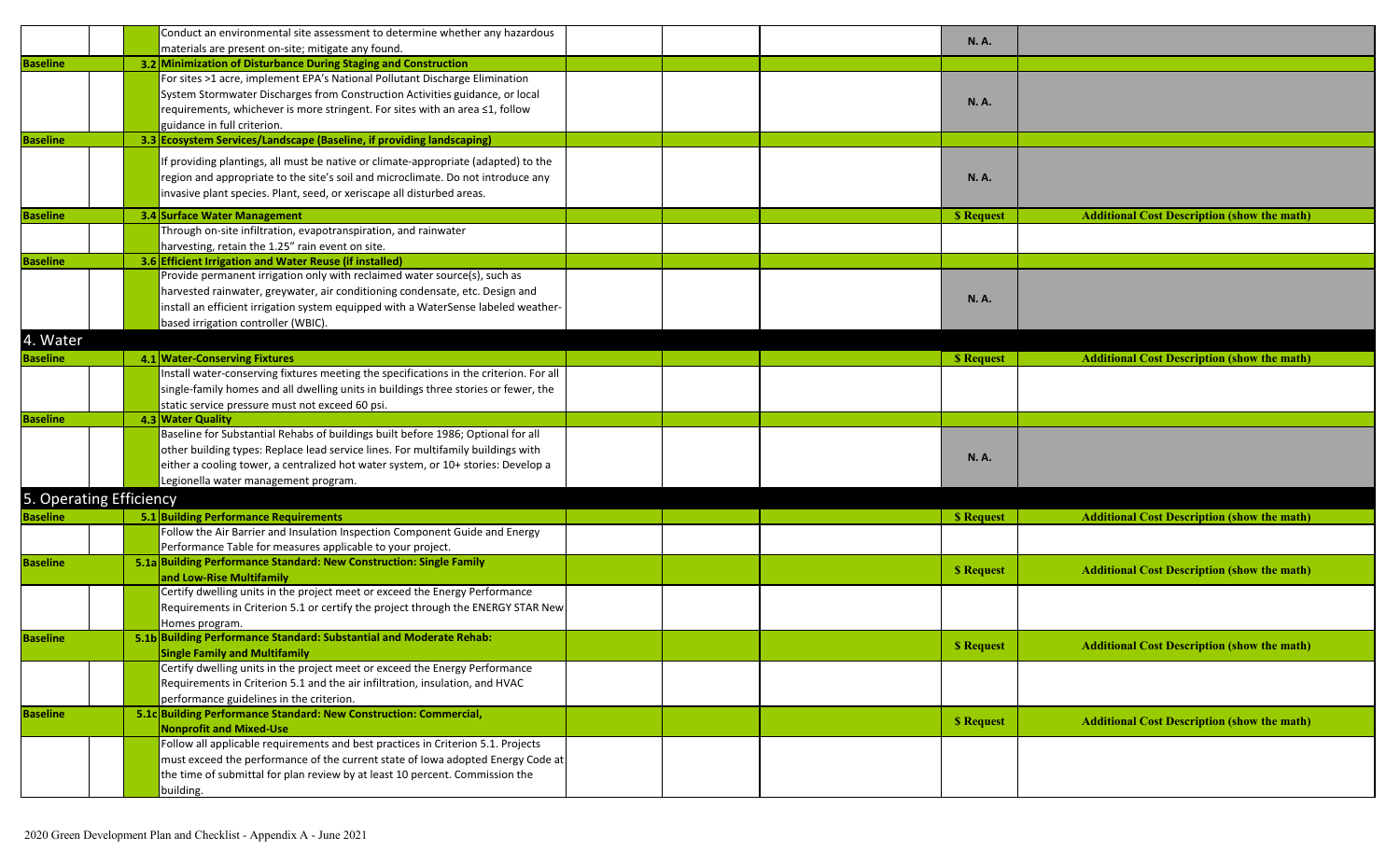| <b>Baseline</b>  |  | 5.1d Building Performance Standard: Substantial & Moderate Rehab:<br><b>Commercial, Nonprofit and Mixed-Use</b> |  | <b>S</b> Request | <b>Additional Cost Description (show the math)</b> |
|------------------|--|-----------------------------------------------------------------------------------------------------------------|--|------------------|----------------------------------------------------|
|                  |  | Follow all applicable requirements and best practices in Criterion 5.1. Substantial                             |  |                  |                                                    |
|                  |  | rehab projects must exceed the performance of the current state of lowa adopted                                 |  |                  |                                                    |
|                  |  | Energy Code at the time of submittal for plan review by at least 10 percent.                                    |  |                  |                                                    |
|                  |  | Moderate rehab projects must meet or exceed the current start of lowa adopted                                   |  |                  |                                                    |
|                  |  | Energy Code at the time of submittal for plan review. Commission the building.                                  |  |                  |                                                    |
| <b>Baseline*</b> |  | 5.2a Moving to Zero Energy: Additional Reductions in Energy Use                                                 |  |                  |                                                    |
|                  |  | <b>Baseline only for Disaster Recovery Housing Projects. (Not available for projects</b>                        |  |                  |                                                    |
|                  |  | using prescriptive path for Criterion 5.1a or for projects following Criterion 5.2b or                          |  |                  |                                                    |
|                  |  | 5.4.). Design and construct a building that is projected to be more efficient that                              |  |                  |                                                    |
|                  |  | what is required by Criteria 5.1a- 5.1d. Achieve HERS score of 5 points lower than                              |  |                  |                                                    |
|                  |  | required by 5.1a-5.1d OR 5% greater efficiency than required if following ASHRAE                                |  | <b>N.A.</b>      |                                                    |
|                  |  | path for 5.1a-5.1d compliance [5 points]. Additional 1 point for each additional 2-                             |  |                  |                                                    |
|                  |  | point decrease in HERS score required by Criteria 5.1a-5.1d OR for 1% greater                                   |  |                  |                                                    |
|                  |  | efficiency if following ASHRAE path for Criteria 5.1a-5.1d, up to a maximum of 12                               |  |                  |                                                    |
|                  |  | optional points.                                                                                                |  |                  |                                                    |
| <b>Baseline*</b> |  | 5.3a Moving to Zero Energy: Photovoltaic/Solar Hot Water Ready                                                  |  |                  |                                                    |
|                  |  | *Baseline only for Disaster Recovery Housing Projects. Orient, design, engineer,                                |  |                  |                                                    |
|                  |  | wire, and/or plumb the development through the Photovoltaic Ready pathway or                                    |  | <b>N.A.</b>      |                                                    |
|                  |  | Solar Hot Water Ready Pathway to accommodate installation of photovoltaic (PV)                                  |  |                  |                                                    |
|                  |  | or solar hot water system in the future.                                                                        |  |                  |                                                    |
| <b>Baseline*</b> |  | 5.5a Moving to Zero Carbon: All-Electric Ready                                                                  |  |                  |                                                    |
|                  |  | *Baseline only for Disaster Recovery Housing Projects. (Not available for projects                              |  |                  |                                                    |
|                  |  | following Criterion 5.5b). Ensure the project has adequate electric service and has                             |  |                  |                                                    |
|                  |  | been designed and wired to allow for a seamless switch to electricity as a fuel                                 |  | <b>N.A.</b>      |                                                    |
|                  |  | source in the future for the following uses: space heating [1 point], space cooling                             |  |                  |                                                    |
|                  |  | [1 point], water heating (DHW) [1 point], clothes dryers [1 point], equipment for                               |  |                  |                                                    |
|                  |  | cooking [1 point].                                                                                              |  |                  |                                                    |
| <b>Baseline</b>  |  | 5.6 Sizing of Heating and Cooling Equipment                                                                     |  |                  |                                                    |
|                  |  | Size and select heating and cooling equipment for residenital projects in                                       |  |                  |                                                    |
|                  |  | accordance with ACCA manuals J, S, and D OR in accordance with the ASHRAE                                       |  | N. A.            |                                                    |
|                  |  | Handbook of Fundamentals.                                                                                       |  |                  |                                                    |
| <b>Baseline</b>  |  | 5.7 ENERGY STAR Appliances                                                                                      |  |                  |                                                    |
|                  |  | If providing appliances, install ENERGY STAR clothes washers, dishwashers and                                   |  |                  |                                                    |
|                  |  | refrigerators. If appliances will not be installed or replaced at this time, specify                            |  | <b>N.A.</b>      |                                                    |
|                  |  | that, at the time of installation or replacement, ENERGY STAR models must be                                    |  |                  |                                                    |
|                  |  | used via Criterion 8.1 and Criterion 8.4.                                                                       |  |                  |                                                    |
| <b>Baseline</b>  |  | 5.8 Lighting<br>Follow the guidance for high-efficacy permanently installed lighting and other                  |  |                  |                                                    |
|                  |  | characteristics for recessed light fixtures, lighting controls, lighting power density,                         |  | <b>N.A.</b>      |                                                    |
|                  |  | and exterior lighting.                                                                                          |  |                  |                                                    |
| <b>Baseline</b>  |  | 5.12 Advanced Framing and Resilient Design                                                                      |  | <b>S</b> Request | <b>Additional Cost Description (show the math)</b> |
|                  |  | Use advanced framing (optimum value engineering) best practices for all framing.                                |  |                  |                                                    |
|                  |  | Follow High Wind Construction or Resilient Construction best practices from                                     |  |                  |                                                    |
|                  |  | FLASH.                                                                                                          |  |                  |                                                    |
| 6. Materials     |  |                                                                                                                 |  |                  |                                                    |
|                  |  |                                                                                                                 |  |                  |                                                    |
| <b>Baseline</b>  |  | 6.6 Bath, Kitchen, Laundry Services                                                                             |  |                  |                                                    |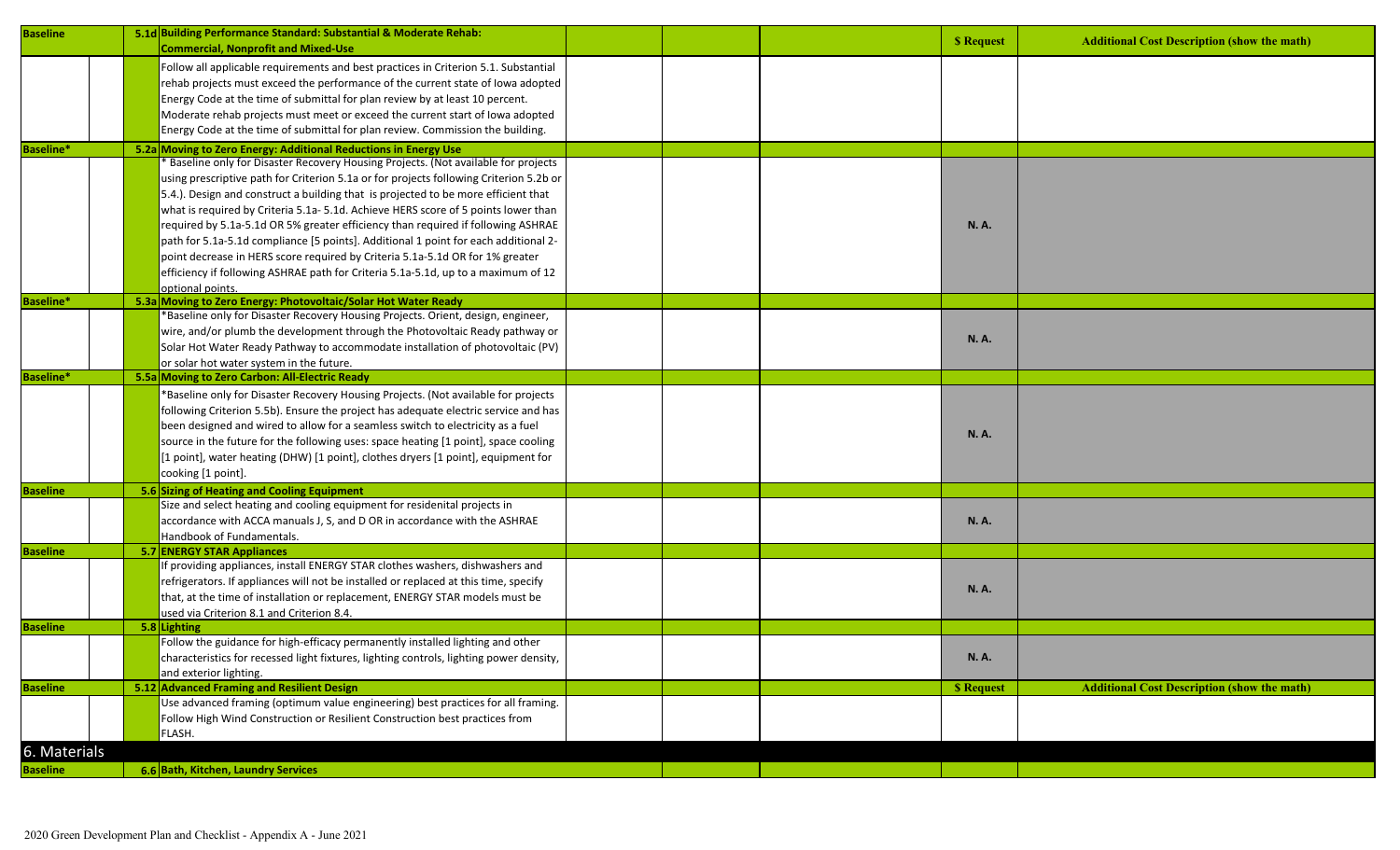|                 |  | Use materials that have durable, cleanable surfaces throughout bathrooms,             |  |                  |                                                    |
|-----------------|--|---------------------------------------------------------------------------------------|--|------------------|----------------------------------------------------|
|                 |  | kitchens, and laundry rooms. Use moisture-resistant backing materials per ASTM #      |  |                  |                                                    |
|                 |  | D 6329 or 3273 behind tub/shower enclosures, apart from one-piece fiberglass          |  | <b>N.A.</b>      |                                                    |
|                 |  | enclosures which are exempt.                                                          |  |                  |                                                    |
| <b>Baseline</b> |  | 6.8 Managing Moisture: Foundations                                                    |  | <b>S</b> Request | <b>Additional Cost Description (show the math)</b> |
|                 |  | Install capillary breaks and vapor retarders that meet specified criteria appropriate |  |                  |                                                    |
|                 |  | for the foundation type.                                                              |  |                  |                                                    |
| <b>Baseline</b> |  | 6.9 Managing Moisture: Roofing and Wall Systems                                       |  |                  |                                                    |
|                 |  | Provide water drainage away from walls, window, and roofs by implementing the         |  | <b>N.A.</b>      |                                                    |
|                 |  | list of techniques.                                                                   |  |                  |                                                    |
| <b>Baseline</b> |  | 6.10 Construction Waste Management                                                    |  | <b>S</b> Request | <b>Additional Cost Description (show the math)</b> |
|                 |  | Develop and implement a waste management plan that reduces non- hazardous             |  |                  |                                                    |
|                 |  | construction and demolition waste through recycling, salvaging, or diversion          |  |                  |                                                    |
|                 |  | strategies through one of the three options. Achieve optional points by going         |  |                  |                                                    |
|                 |  | above and beyond the requirement.                                                     |  |                  |                                                    |
|                 |  | 7. Healthy Living Environment                                                         |  |                  |                                                    |
| <b>Baseline</b> |  | 7.1 Radon Mitigation                                                                  |  | <b>S</b> Request | <b>Additional Cost Description (show the math)</b> |
|                 |  | For New Construction in EPA Zone 1 areas, install passive radon-resistant features    |  |                  |                                                    |
|                 |  | below the slab and a vertical vent pipe with junction box within 10 feet of an        |  |                  |                                                    |
|                 |  | electrical outlet in case an active system should prove necessary in the future. For  |  |                  |                                                    |
|                 |  | Substantial Rehab projects in EPA Zone 1, test before and after the retrofit and      |  |                  |                                                    |
|                 |  | mitigate per the specified protocols.                                                 |  |                  |                                                    |
| <b>Baseline</b> |  | 7.2 Reduce Lead Hazards in Pre-1978 Buildings                                         |  |                  |                                                    |
|                 |  | Conduct lead risk assessment or inspection to identify lead hazards. Control          |  |                  |                                                    |
|                 |  | identified lead hazards using lead abatement or interim controls, using lead-safe     |  | <b>N.A.</b>      |                                                    |
|                 |  | work practices that minimize and contain dust.                                        |  |                  |                                                    |
| <b>Baseline</b> |  | 7.3 Combustion Equipment                                                              |  |                  |                                                    |
|                 |  | For New Construction and Rehab projects: Specify power-vented or direct-vent          |  |                  |                                                    |
|                 |  | equipment when installing any new combustion appliance for space or water             |  |                  |                                                    |
|                 |  | heating that will be located within the conditioned space. If there are any           |  |                  |                                                    |
|                 |  | combustion appliances within the conditioned space, install one hard-wired            |  |                  |                                                    |
|                 |  | carbon monoxide (CO) alarm with battery backup function for each sleeping zone,       |  |                  |                                                    |
|                 |  | placed per National Fire Protection Association (NFPA) 72. For Rehabs: If there is    |  | <b>N.A.</b>      |                                                    |
|                 |  | any combustion equipment located within the conditioned space for space or            |  |                  |                                                    |
|                 |  | water heating that is not power-vented or direct-vent and that is not scheduled       |  |                  |                                                    |
|                 |  | for replacement, conduct combustion safety testing prior to and after the retrofit;   |  |                  |                                                    |
|                 |  | remediate as indicated.                                                               |  |                  |                                                    |
| <b>Baseline</b> |  | 7.4 Garage Isolation                                                                  |  |                  |                                                    |
|                 |  | • Provide a continuous air barrier between the conditioned space and any garage       |  |                  |                                                    |
|                 |  | space to prevent the migration of any contaminants into the living space. Visually    |  |                  |                                                    |
|                 |  | inspect common walls and ceilings between attached garages and living spaces to       |  |                  |                                                    |
|                 |  | ensure that they are air-sealed before insulation is installed.                       |  |                  |                                                    |
|                 |  | . Do not install ductwork or air handling equipment for the conditioned space in a    |  |                  |                                                    |
|                 |  | garage.                                                                               |  |                  |                                                    |
|                 |  | • Fix all connecting doors between conditioned space and garage with gaskets or       |  | <b>N.A.</b>      |                                                    |
|                 |  | make airtight.                                                                        |  |                  |                                                    |
|                 |  | . Install one hard-wired carbon monoxide (CO) alarm with battery backup function      |  |                  |                                                    |
|                 |  | for each sleeping zone of the project, placed per National Fire Protection            |  |                  |                                                    |
|                 |  | Association (NFPA) 72 unless the garage is mechanically ventilated or an open         |  |                  |                                                    |
|                 |  |                                                                                       |  |                  |                                                    |
|                 |  |                                                                                       |  |                  |                                                    |
| <b>Baseline</b> |  | parking structure.<br>7.5 Integrated Pest Management                                  |  | <b>S</b> Request | <b>Additional Cost Description (show the math)</b> |

2020 Green Development Plan and Checklist - Appendix A - June 2021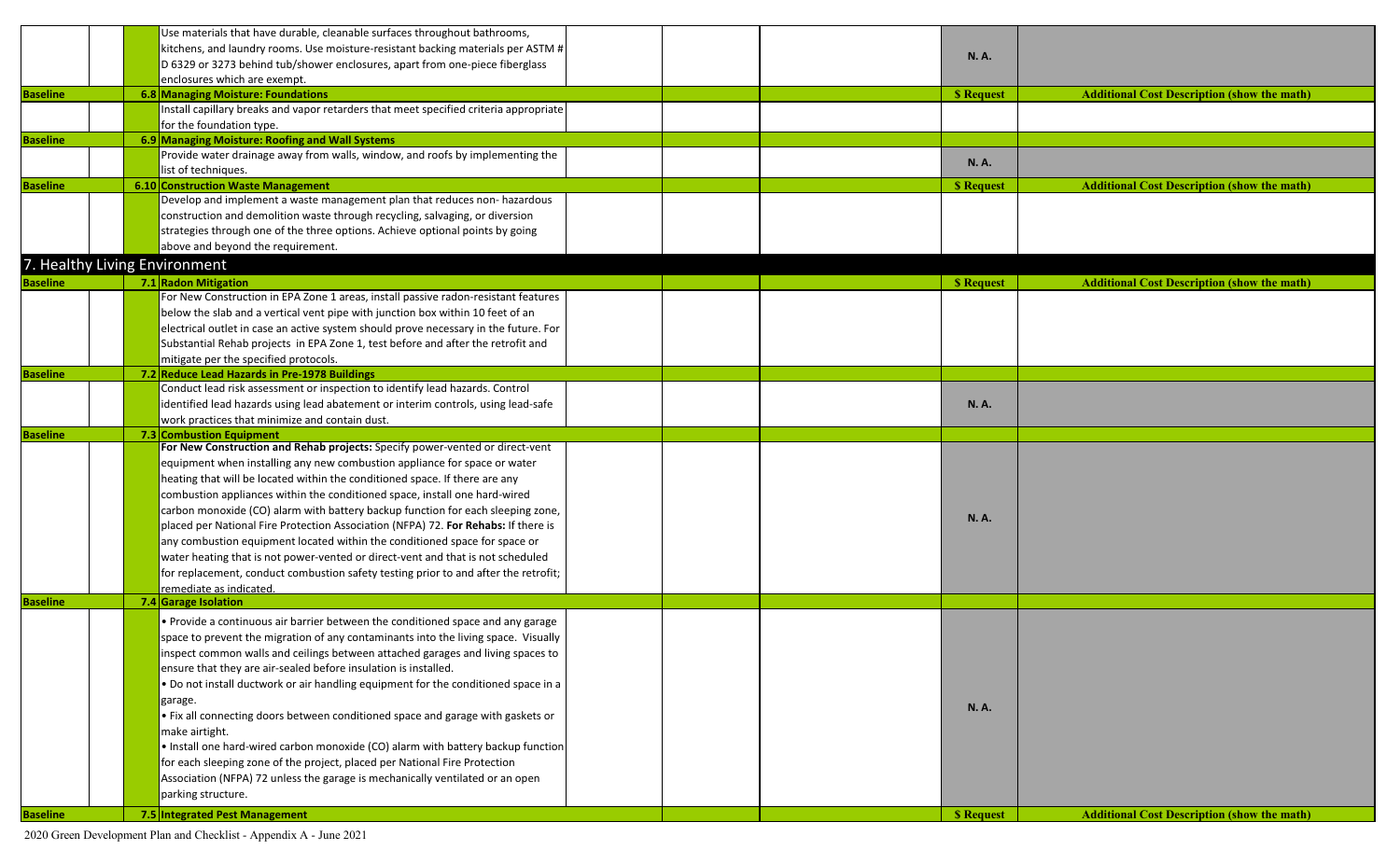|                 |  | Seal all wall, floor, and joint penetrations with low-VOC caulking or other         |  |                  |                                                                        |
|-----------------|--|-------------------------------------------------------------------------------------|--|------------------|------------------------------------------------------------------------|
|                 |  | appropriate nontoxic sealing methods to prevent pest entry.                         |  |                  |                                                                        |
| <b>Baseline</b> |  | 7.6 Smoke-Free Policy                                                               |  |                  |                                                                        |
|                 |  | Implement and enforce a smoke-free policy in all common area and within a 25-       |  |                  |                                                                        |
|                 |  | foot perimeter around the exterior of all residential buildings. Lease language     |  | <b>N.A.</b>      |                                                                        |
|                 |  | must prohibit smoking in these locations and provide a graduated enforcement        |  |                  |                                                                        |
|                 |  | policy. Make the smoke-free policy readily available.                               |  |                  |                                                                        |
| <b>Baseline</b> |  | 7.7 Ventilation                                                                     |  |                  |                                                                        |
|                 |  | For each dwelling unit in full accordance with the current version of ASHRAE 62.2   |  |                  |                                                                        |
|                 |  | or 62.1 as coordinated with the adopted edition of the IECC for the State of Iowa.  |  | <b>N.A.</b>      |                                                                        |
| <b>Baseline</b> |  | 7.8 Dehumidification                                                                |  | <b>S</b> Request | <b>Additional Cost Description (show the math)</b>                     |
|                 |  | Option 1: Design, select, and install supplemental dehumidification equipment to    |  |                  |                                                                        |
|                 |  | keep relative humidity <60%. Option 2: Equip all dwelling units with dedicated      |  |                  |                                                                        |
|                 |  | space, drain, and electrical hook-ups for permanent supplemental                    |  |                  |                                                                        |
|                 |  | dehumidification systems to be installed if needed and install interior RH          |  |                  |                                                                        |
|                 |  | monitoring equipment as described.                                                  |  |                  |                                                                        |
| <b>Baseline</b> |  | 7.12 Beyond ADA: Universal Design                                                   |  | <b>S</b> Request | <b>Additional Cost Description for Division I Only (show the math)</b> |
|                 |  | Implement Division 1, Required Best Practices, of the Iowa Green Streets Criteria   |  |                  |                                                                        |
|                 |  | Universal Design Required and Bonus Best Practices Checklist.                       |  |                  |                                                                        |
| <b>Baseline</b> |  | 7.13 Active Design: Promoting Physical Activity within the Building                 |  |                  |                                                                        |
|                 |  | Situate at least one building stairway per the criterion to encourage use OR        |  |                  |                                                                        |
|                 |  | emphasize at least one strategy inside the building designed to increase frequency  |  | <b>N.A.</b>      |                                                                        |
|                 |  | and duration of physical activity per the criterion.                                |  |                  |                                                                        |
|                 |  | 8. Operations, Maintenance, and Occupant Engagement                                 |  |                  |                                                                        |
| <b>Baseline</b> |  | 8.1 Building Operations & Maintenance Manual and Plan                               |  |                  |                                                                        |
|                 |  | Develop a manual with thorough building operations and maintenance (O&M)            |  |                  |                                                                        |
|                 |  | guidance and a complementary plan. The manual and plan should be developed          |  |                  |                                                                        |
|                 |  | over the course of the project design, development, and construction stages, and    |  | <b>N.A.</b>      |                                                                        |
|                 |  | should include sections/chapters addressing the list of topics.                     |  |                  |                                                                        |
| <b>Baseline</b> |  | 8.2 Emergency Management Manual                                                     |  |                  |                                                                        |
|                 |  | Provide a manual on emergency operations targeted toward operations and             |  |                  |                                                                        |
|                 |  | maintenance staff and other building-level personnel. The manual should address     |  |                  |                                                                        |
|                 |  | responses to various types of emergencies, leading with those that have the         |  |                  |                                                                        |
|                 |  | greatest probability of negatively affecting the project. The manual should provide |  | <b>N.A.</b>      |                                                                        |
|                 |  | guidance as to how to sustain the delivery of adequate services throughout an       |  |                  |                                                                        |
|                 |  | emergency and cover a range of topics.                                              |  |                  |                                                                        |
| <b>Baseline</b> |  | 8.3 Occupant Manual                                                                 |  | <b>S</b> Request | <b>Additional Cost Description (show the math)</b>                     |
|                 |  | Provide a guide for building tenants and residents that explains the intent,        |  |                  |                                                                        |
|                 |  | benefits, use and maintenance of their building's green features and practices.     |  |                  |                                                                        |
|                 |  | The Occupant Manual should encourage green and healthy activities per the list of   |  |                  |                                                                        |
|                 |  | topics.                                                                             |  |                  |                                                                        |
| <b>Baseline</b> |  | 8.4 Walk-Throughs and Orientations to Property Operation                            |  |                  |                                                                        |
|                 |  | Provide a comprehensive walk-through and orientation for all residents, property    |  |                  |                                                                        |
|                 |  | manager(s), and buildings operations staff.                                         |  | <b>N.A.</b>      |                                                                        |
| <b>Baseline</b> |  |                                                                                     |  |                  |                                                                        |
|                 |  | 8.5 Energy and Water Data Collection and Monitoring System: 100%                    |  |                  |                                                                        |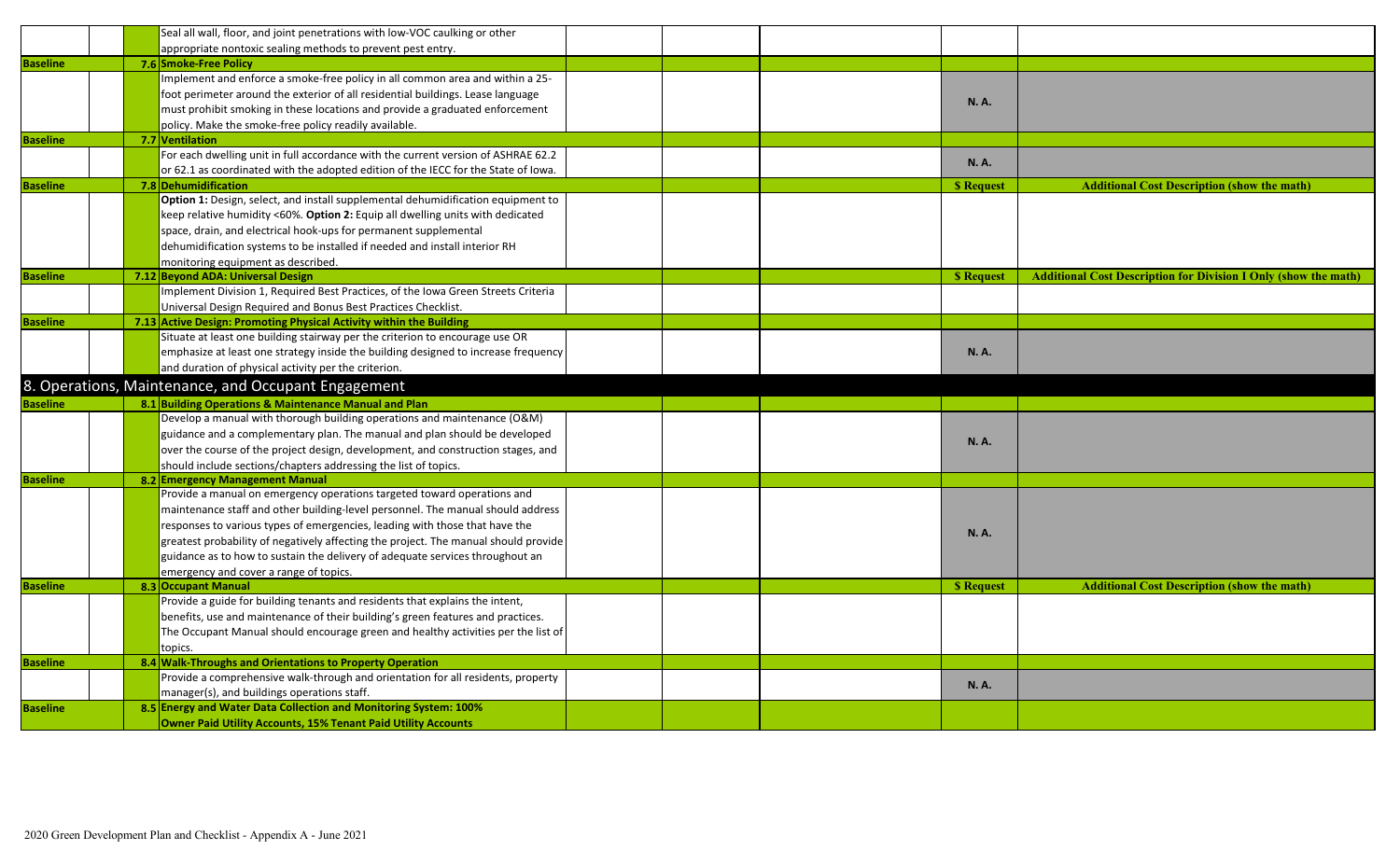|  | For non-residential properties, collect and monitor project energy and water       |  |             |  |
|--|------------------------------------------------------------------------------------|--|-------------|--|
|  | performance data in ENERGY STAR Portfolio Manager for 100% of accounts for a       |  |             |  |
|  | minimum of five years. Allow the Iowa Economic Development Authority access to     |  |             |  |
|  | this data. For residential properties, property owner/developer must agree to      |  | <b>N.A.</b> |  |
|  | collect utility release forms from a percentage of occupants/units to track actual |  |             |  |
|  | utility data of a sample of residential or non-residential spaces for a minimum of |  |             |  |
|  | five years. Allow the Iowa Economic Development Authority access to this data.     |  |             |  |

**Instructions: New construction projects must seek completion of optional criteria totaling ≥ 40 points. Building rehab projects must seek completion of optional critiera totaling ≥ 35 points. Only applications to the regular CDBG program can request additional funding to achieve select Green Streets criteria. Total of all additional funding requested cannot exceed 10% of CDBG budget request (Ex: \$300,000 CDBG + \$30,000 Green Streets Additional Funding).**

| <b>Optional Measures</b> |              |                                                                                      | <b>Areas of Consideration</b> |          |                              |                   | <b>Additional Funding Request</b>                  |  |  |
|--------------------------|--------------|--------------------------------------------------------------------------------------|-------------------------------|----------|------------------------------|-------------------|----------------------------------------------------|--|--|
| Max Pts.                 |              | Int. lowa Green Streets Criteria                                                     |                               | Champion | Strategies                   | <b>Additional</b> | <b>Additional Cost Description</b>                 |  |  |
|                          | Pts.         |                                                                                      | name                          | role     | strategy 1, strategy 2, etc. | <b>Funding</b>    | (show the math)                                    |  |  |
| 1. Integrative Design    |              |                                                                                      |                               |          |                              |                   |                                                    |  |  |
| 12 or 15                 |              | 1.5 Design for Health and Well-being: Health Action Plan                             |                               |          |                              |                   |                                                    |  |  |
|                          |              | Follow Steps of the Health Action Plan framework per the full criterion.             |                               |          |                              | N.A.              |                                                    |  |  |
| 10 <sup>1</sup>          |              | 1.6 Resilient Communities: Multi-Hazard Risk / Vulnerability Assessment              |                               |          |                              | <b>S</b> Request  | <b>Additional Cost Description (show the math)</b> |  |  |
|                          |              | Conduct a four-part assessment (social, physical, functional, strategy) to identify  |                               |          |                              |                   |                                                    |  |  |
|                          |              | critical risk factors of your property and implement at least two sets of strategies |                               |          |                              |                   |                                                    |  |  |
|                          |              | to enable the project to adapt to, and mitigate, climate related or seismic risks.   |                               |          |                              |                   |                                                    |  |  |
| 8                        |              | 1.7 Resilient Communities: Strengthening Cultural Resilience                         |                               |          |                              |                   |                                                    |  |  |
|                          |              | Integrate community and resident participation in the development processes so       |                               |          |                              |                   |                                                    |  |  |
|                          |              | that the built environment honors cultural identities, resident voices, and          |                               |          |                              | N.A.              |                                                    |  |  |
|                          |              | community histories.                                                                 |                               |          |                              |                   |                                                    |  |  |
| 10 <sup>1</sup>          |              | 1.8 Resilient Structures                                                             |                               |          |                              | <b>S</b> Request  | <b>Additional Cost Description (show the math)</b> |  |  |
|                          |              | New construction projects with a basement and rehab projects construct a safe        |                               |          |                              |                   |                                                    |  |  |
|                          |              | room to protect against wind forces and wind debris from events such as a            |                               |          |                              |                   |                                                    |  |  |
|                          |              | tornado.                                                                             |                               |          |                              |                   |                                                    |  |  |
|                          | $\mathbf{0}$ | <b>Subtotal of Points</b>                                                            |                               |          |                              |                   |                                                    |  |  |
|                          |              | 2. Location + Neighborhood Fabric                                                    |                               |          |                              |                   |                                                    |  |  |
| 5 or 7                   |              | 2.4 Compact Development                                                              |                               |          |                              |                   |                                                    |  |  |
|                          |              | Exceed the residential density (dwelling units/acre) of the census block group in    |                               |          |                              |                   |                                                    |  |  |
|                          |              | which your project is located. Exceed by 2x for [5 points]; exceed by 3x for [7      |                               |          |                              |                   |                                                    |  |  |
|                          |              | points] . In Rural/Tribal/Small Towns that do not have zoning requirements, build    |                               |          |                              | <b>N.A.</b>       |                                                    |  |  |
|                          |              | to a minimum net density of 7.5 units per acre for single-family houses; 12 units    |                               |          |                              |                   |                                                    |  |  |
|                          |              | per acre for multifamily buildings, single and two-story; and 20 units per acre for  |                               |          |                              |                   |                                                    |  |  |
|                          |              | multifamily buildings greater than two stories. [5 points]                           |                               |          |                              |                   |                                                    |  |  |
| 6 max                    |              | 2.7 Preservation of and Access to Open Space                                         |                               |          |                              |                   |                                                    |  |  |
|                          |              | Option 1: Locate the project within a 0.25-mile walk distance of dedicated open      |                               |          |                              |                   |                                                    |  |  |
|                          |              | space that is a minimum of 0.75 acres; at least 80% of which unpaved. Option 2:      |                               |          |                              |                   |                                                    |  |  |
|                          |              | Set aside a percentage of permanent open space for use by all residents; at least    |                               |          |                              | <b>N.A.</b>       |                                                    |  |  |
|                          |              | 80% of which unpaved. 20% [2 points]; 35% [4 points]; 45% + written statement of     |                               |          |                              |                   |                                                    |  |  |
|                          |              | preservation/conservation policy [6 points].                                         |                               |          |                              |                   |                                                    |  |  |
| $2 - 8$                  |              | 2.8<br><b>Access to Transit</b>                                                      |                               |          |                              |                   |                                                    |  |  |
|                          |              | See full criterion for details and options for urban and Rural/Tribal/Small Town     |                               |          |                              | <b>N.A.</b>       |                                                    |  |  |
|                          |              | projects.                                                                            |                               |          |                              |                   |                                                    |  |  |
| $2 - 8$                  |              | 2.9   Improving Connectivity to the Community                                        |                               |          |                              | <b>S</b> Request  | <b>Additional Cost Description (show the math)</b> |  |  |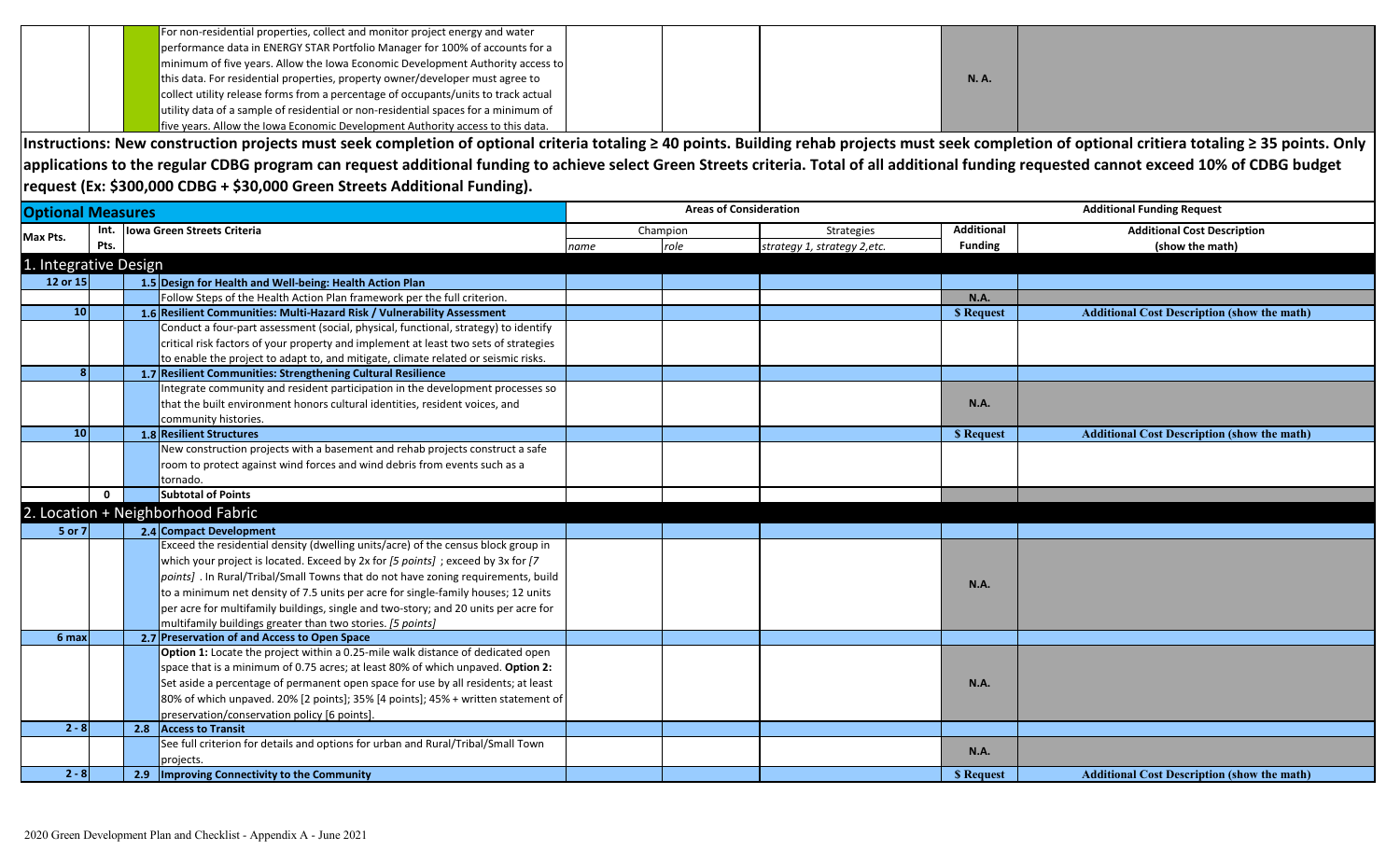|                      |              | Improve access to community amenities through at least one of the options          |  |                  |                                                    |
|----------------------|--------------|------------------------------------------------------------------------------------|--|------------------|----------------------------------------------------|
|                      |              | incentivizing biking mobility or improving access to transit. Must implement at    |  |                  |                                                    |
|                      |              | least 3 of the options.                                                            |  |                  |                                                    |
| 5 max                |              | 2.10 Passive Solar Heating / Cooling                                               |  |                  |                                                    |
|                      |              | Design and build with passive solar design, orientation and shading that meet the  |  |                  |                                                    |
|                      |              | guidelines specified.                                                              |  | N.A.             |                                                    |
| 10                   |              | 2.11 Adaptive Reuse of Buildings                                                   |  |                  |                                                    |
|                      |              | Rehabilitate and adapt an existing structure. Design the project to                |  |                  |                                                    |
|                      |              | adapt, renovate, or reuse at least 50% of the existing structure and envelope.     |  | N.A.             |                                                    |
| 6                    |              | 2.12 Access to Fresh, Local Foods                                                  |  |                  |                                                    |
|                      |              | Pursue one of three options to provide residents and staff with access to fresh,   |  |                  |                                                    |
|                      |              | local foods, including neighborhood farms and gardens, community-supported         |  | N.A.             |                                                    |
|                      |              | agriculture, or proximity to farmers markets.                                      |  |                  |                                                    |
| $\mathbf{8}$         |              | 2.13 Advanced Certification: Site Planning, Design and Management                  |  | <b>S</b> Request | <b>Additional Cost Description (show the math)</b> |
|                      |              | Locate building(s) within a community that is certified in LEED for Neighborhood   |  |                  |                                                    |
|                      |              | Development, LEED for Cities and Communities, Living Community Challenge, or       |  |                  |                                                    |
|                      |              | SITES.                                                                             |  |                  |                                                    |
| 6 max                |              | 2.14 Local Economic Development and Community Wealth Creation                      |  |                  |                                                    |
|                      |              | Demonstrate that local preference for construction employment and                  |  |                  |                                                    |
|                      |              | subcontractor hiring was part of your bidding process, and how it functioned       |  |                  |                                                    |
|                      |              | during construction or demonstrate that you achieved at least 20% local            |  | N.A.             |                                                    |
|                      |              | employment or provide physical space for small business, nonprofits, and/or skills |  |                  |                                                    |
|                      |              | and workforce education.                                                           |  |                  |                                                    |
|                      |              | 2.15b Access to Broadband: Connectivity                                            |  |                  |                                                    |
|                      |              | Ensure all units and common spaces in the property have broadband internet         |  |                  |                                                    |
|                      |              | access with at least a speed of 25/3 mbs.                                          |  | <b>N.A.</b>      |                                                    |
|                      | $\mathbf 0$  | <b>Subtotal of Points</b>                                                          |  |                  |                                                    |
| 3. Site Improvements |              |                                                                                    |  |                  |                                                    |
| 10 <sup>1</sup>      |              | 3.5 Surface Stormwater Management: Channel Protection Volume                       |  | \$ Request       | <b>Additional Cost Description (show the math)</b> |
|                      |              | Through on-site infiltration, evapotranspiration, and rainwater harvesting, retain |  |                  |                                                    |
|                      |              | the 1.25" rain event on site (rehab projects) or 2.5" rain event on site (new      |  |                  |                                                    |
|                      |              | construction or projects disturbing ≥ 1,000 square feet.                           |  |                  |                                                    |
| 6 <sup>1</sup>       |              | 3.7 Efficient Irrigation and Water Reuse                                           |  | <b>S</b> Request | <b>Additional Cost Description (show the math)</b> |
|                      |              | At least 50% of the site's irrigation satisfied by water use from sources listed.  |  |                  |                                                    |
|                      | $\mathbf{0}$ | <b>Subtotal of Points</b>                                                          |  |                  |                                                    |
|                      |              |                                                                                    |  |                  |                                                    |
| 4. Water             |              |                                                                                    |  |                  |                                                    |
| 6 max                |              | 4.2 Advanced Water Conservation                                                    |  | <b>S</b> Request | <b>Additional Cost Description (show the math)</b> |
|                      |              | Reduce total indoor water consumption by at least 30% compared to baseline         |  |                  |                                                    |
|                      |              | indoor water consumption chart. Any new toilet, showerhead, and/or lavatory        |  |                  |                                                    |
|                      |              | faucet must be WaterSense certified.                                               |  |                  |                                                    |
| 3, 8 or 11           |              | 4.3 Water Quality                                                                  |  | \$ Request       | <b>Additional Cost Description (show the math)</b> |
|                      |              | Mandatory for Substantial Rehabs of buildings built before 1986; Optional for all  |  |                  |                                                    |
|                      |              | other building types: Replace lead service lines. [3 points] Test and remediate as |  |                  |                                                    |
|                      |              | indicated for lead, nitrates, arsenic, and coliform bacteria.                      |  |                  |                                                    |
|                      |              | 4.4 Monitoring Water Consumption and Leaks                                         |  |                  |                                                    |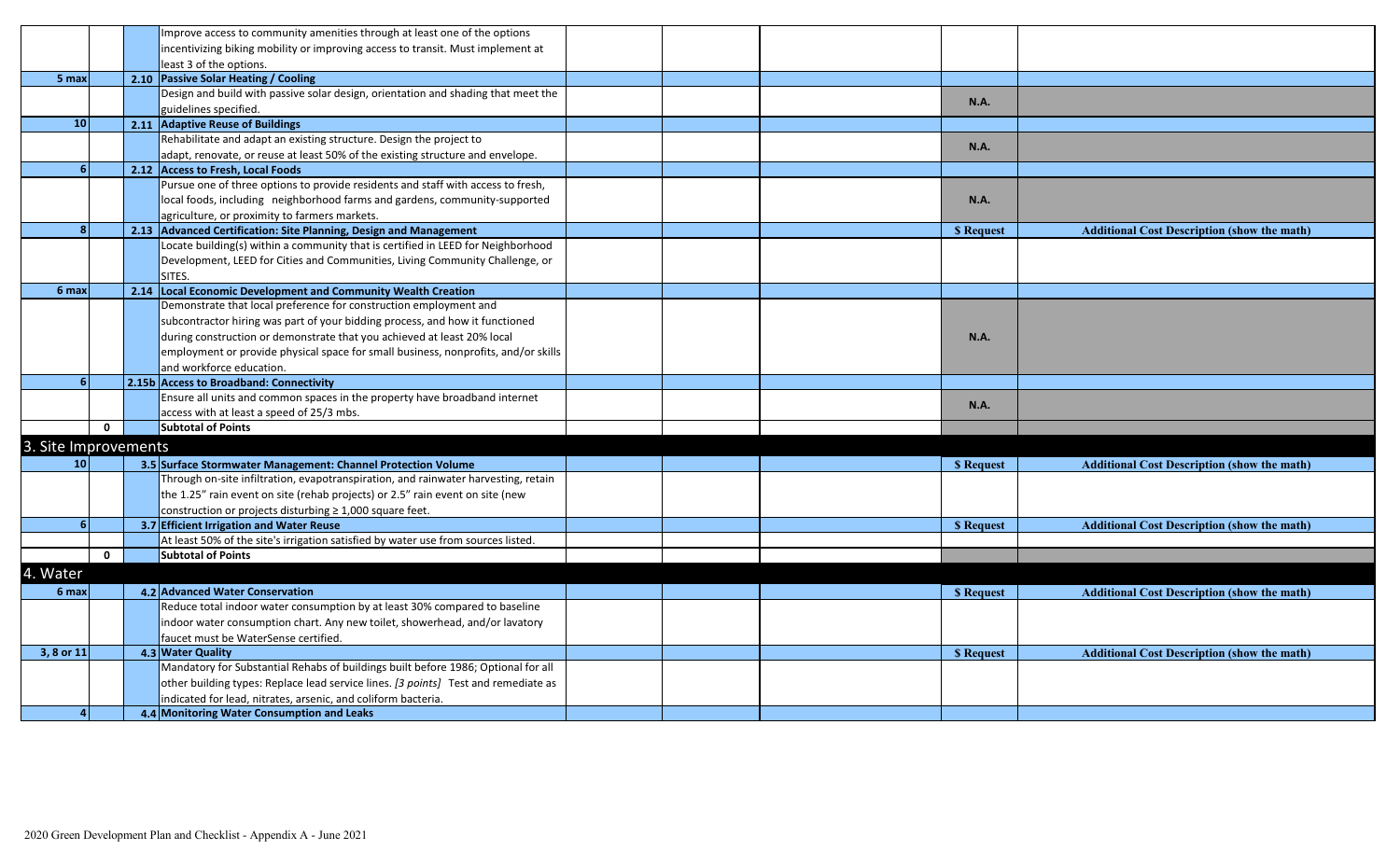|                         |              | Conduct pressure-loss tests and visual inspections to determine if there are any                                                                                |  |                  |                                                    |
|-------------------------|--------------|-----------------------------------------------------------------------------------------------------------------------------------------------------------------|--|------------------|----------------------------------------------------|
|                         |              | leaks; fix any leaks found; Install an advanced water monitoring and leak detection                                                                             |  |                  |                                                    |
|                         |              | system capable of identifying and shutting water off during anomalous water                                                                                     |  |                  |                                                    |
|                         |              | events. OR Install a device to separately monitor water consumption of each cold                                                                                |  |                  |                                                    |
|                         |              | branch off the apartment line riser for each dwelling unit or each cold water riser                                                                             |  | <b>N.A.</b>      |                                                    |
|                         |              | and the domestic hot water cold water feed for each building or each toilet that                                                                                |  |                  |                                                    |
|                         |              | allows remote monitor readings; common laundry facilities; boiler makeup water;                                                                                 |  |                  |                                                    |
|                         |              | outdoor water consumption; and water consumption in any non-residential                                                                                         |  |                  |                                                    |
|                         |              | space.                                                                                                                                                          |  |                  |                                                    |
|                         |              | 4.5 Efficient Plumbing Layout & Design                                                                                                                          |  |                  |                                                    |
|                         |              | Store no more than 0.5 gallon of water in any piping/manifold between the fixture                                                                               |  |                  |                                                    |
|                         |              | and the water heating source or recirculation line. No more than 0.6 gallon of                                                                                  |  |                  |                                                    |
|                         |              | water shall be collected from the fixture before a 10-degree Fahrenheit rise in                                                                                 |  | N.A.             |                                                    |
|                         |              | temperature is observed. Recirculation systems must be demand-initiated.                                                                                        |  |                  |                                                    |
| 6 max                   |              | 4.6 Non-Potable Water Reuse                                                                                                                                     |  | <b>S</b> Request | <b>Additional Cost Description (show the math)</b> |
|                         |              | Harvest, treat, and reuse rainwater and/or greywater to meet a portion of the                                                                                   |  |                  |                                                    |
|                         |              | project's non-potable water needs: 10% reuse [3 points]; 20% reuse [4 points];                                                                                  |  |                  |                                                    |
|                         |              | 30% reuse [5 points] ; 40% reuse [6 points] .                                                                                                                   |  |                  |                                                    |
| 8                       |              | 4.7 Access to Potable Water During Emergencies                                                                                                                  |  |                  |                                                    |
|                         |              | Provide residents with ready access to potable water in the event of an                                                                                         |  |                  |                                                    |
|                         |              | emergency that disrupts normal access to potable water, including disruptions                                                                                   |  |                  |                                                    |
|                         |              | related to power outages that prevent pumping water to upper floors of                                                                                          |  | <b>N.A.</b>      |                                                    |
|                         |              | multifamily buildings or pumping of water from on-site wells, per one of the three                                                                              |  |                  |                                                    |
|                         |              | options listed.                                                                                                                                                 |  |                  |                                                    |
|                         | $\mathbf{0}$ | Subtotal of Points                                                                                                                                              |  |                  |                                                    |
|                         |              |                                                                                                                                                                 |  |                  |                                                    |
| 5. Operating Efficiency |              |                                                                                                                                                                 |  |                  |                                                    |
| 12 max                  |              | 5.2a Moving to Zero Energy: Additional Reductions in Energy Use                                                                                                 |  | <b>S</b> Request | <b>Additional Cost Description (show the math)</b> |
|                         |              | (Not available for projects using prescriptive path for Criterion 5.1a or for projects                                                                          |  |                  |                                                    |
|                         |              |                                                                                                                                                                 |  |                  |                                                    |
|                         |              | following Criterion 5.2b or 5.4.). Design and construct a building that is projected                                                                            |  |                  |                                                    |
|                         |              | to be more efficient that what is required by Criteria 5.1a-5.1d. Achieve HERS                                                                                  |  |                  |                                                    |
|                         |              | score of 5 points lower than required by 5.1a-5.1d OR 5% greater efficiency than                                                                                |  |                  |                                                    |
|                         |              | required if following ASHRAE path for 5.1a-5.1d compliance [5 points]. Additional                                                                               |  |                  |                                                    |
|                         |              | 1 point for each additional 2-point decrease in HERS score required by Criteria                                                                                 |  |                  |                                                    |
|                         |              | 5.1a-5.1d OR for 1% greater efficiency if following ASHRAE path for Criteria 5.1a-                                                                              |  |                  |                                                    |
|                         |              | 5.1d, up to a maximum of 12 optional points.                                                                                                                    |  |                  |                                                    |
| $12 - 15$               |              | 5.2b Moving to Zero Energy: Near Net Zero Certification                                                                                                         |  | <b>S</b> Request | <b>Additional Cost Description (show the math)</b> |
|                         |              | (Not available for projects following Criterion 5.2a or 5.4.). Certify the project in a                                                                         |  |                  |                                                    |
|                         |              | program that requires advanced levels of building envelope performance such as                                                                                  |  |                  |                                                    |
|                         |              | DOE ZERH [12 points] and/or PHI Classic or PHIUS+ [15 points].                                                                                                  |  |                  |                                                    |
| $3 - 6$                 |              | 5.3a Moving to Zero Energy: Photovoltaic/Solar Hot Water Ready                                                                                                  |  | <b>S</b> Request | <b>Additional Cost Description (show the math)</b> |
|                         |              | Orient, design, engineer, wire, and/or plumb the development through the                                                                                        |  |                  |                                                    |
|                         |              | Photovoltaic Ready pathway or Solar Hot Water Ready Pathway to accommodate                                                                                      |  |                  |                                                    |
|                         |              |                                                                                                                                                                 |  |                  |                                                    |
| 8 max                   |              | installation of photovoltaic (PV) or solar hot water system in the future.<br>5.3b Moving to Zero Energy: Renewable Energy                                      |  |                  | <b>Additional Cost Description (show the math)</b> |
|                         |              | Install renewable energy source to provide a specified percentage of the project's                                                                              |  | <b>S</b> Request |                                                    |
|                         |              |                                                                                                                                                                 |  |                  |                                                    |
|                         |              | estimated source energy demand. See full criterion for allowable sources. Option<br>1: For percentage of total project energy consumption provided by renewable |  |                  |                                                    |
|                         |              |                                                                                                                                                                 |  |                  |                                                    |
|                         |              | energy [4-8 points]. Option 2: For percentage of common area meter energy<br>consumption provided by renewable energy [1-5 points].                             |  |                  |                                                    |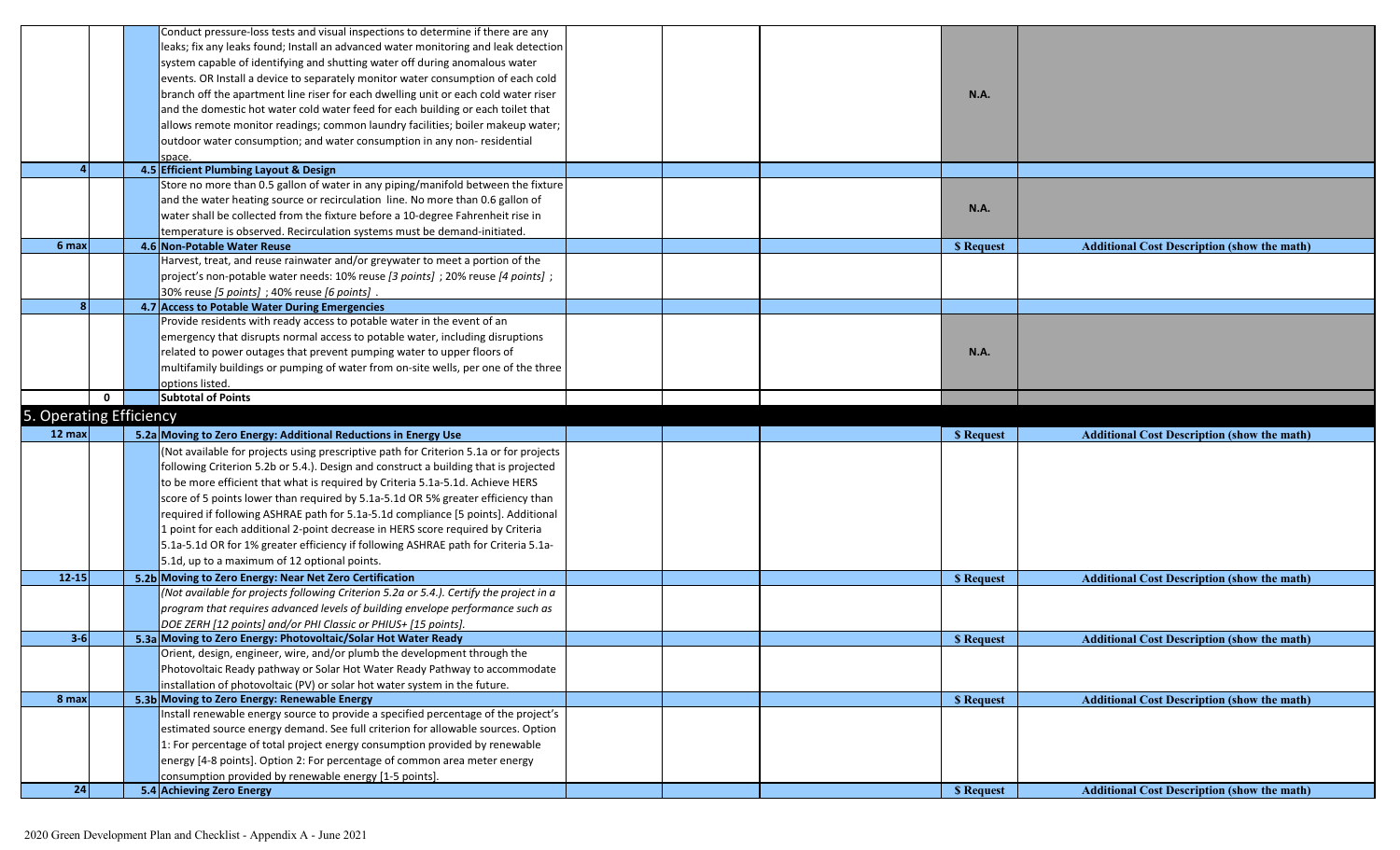|                 |             | (Not available for projects following Criterion 5.2a, 5.2b, 5.3a, or 5.3b.) Achieve               |  |                  |                                                    |
|-----------------|-------------|---------------------------------------------------------------------------------------------------|--|------------------|----------------------------------------------------|
|                 |             | Zero Energy performance through one of the following. Option 1: Certify each                      |  |                  |                                                    |
|                 |             | building in the project to DOE Zero Energy Ready Home program or PHI Plus AND                     |  |                  |                                                    |
|                 |             | Either install renewables and/or procure renewable energy, which in sum will                      |  |                  |                                                    |
|                 |             | produce as much, or more, energy in a given year than the project is modeled to                   |  |                  |                                                    |
|                 |             | consume. Option 2: Certify each building in the project in a program that requires                |  |                  |                                                    |
|                 |             | zero energy performance such as PHIUS_Source Zero, PHI Plus, PHI Premium,                         |  |                  |                                                    |
|                 |             | ILFI's Zero Energy Petal, Zero Carbon Petal, or Living Building Certification.                    |  |                  |                                                    |
| 5 max           |             | 5.5a Moving to Zero Carbon: All-Electric Ready                                                    |  |                  |                                                    |
|                 |             | (Not available for projects following Criterion 5.5b). Ensure the project has                     |  |                  |                                                    |
|                 |             | adequate electric service and has been designed and wired to allow for a seamless                 |  |                  |                                                    |
|                 |             | switch to electricity as a fuel source in the future for the following uses: space                |  | N.A.             |                                                    |
|                 |             | heating [1 point], space cooling [1 point], water heating (DHW) [1 point], clothes                |  |                  |                                                    |
|                 |             |                                                                                                   |  |                  |                                                    |
| 15 <sup>1</sup> |             | dryers [1 point], equipment for cooking [1 point].<br>5.5b Moving to Zero Carbon: All-Electric    |  |                  |                                                    |
|                 |             |                                                                                                   |  | <b>S</b> Request | <b>Additional Cost Description (show the math)</b> |
|                 |             | (Not available for projects following Criterion 5.5a). No combustion equipment                    |  |                  |                                                    |
|                 |             | used as part of the building project; project is all-electric.                                    |  |                  |                                                    |
| 8               |             | 5.9 Resilient Energy Systems: Floodproofing                                                       |  |                  |                                                    |
|                 |             | Conduct floodproofing of lower floors, including perimeter floodproofing                          |  |                  |                                                    |
|                 |             | (barriers/shields). Design and install building systems as specified by the full                  |  | <b>N.A.</b>      |                                                    |
|                 |             | criterion so that operation of those systems will not be grossly affected in a flood.             |  |                  |                                                    |
|                 |             | 5.10 Resilient Energy Systems: Critical Loads                                                     |  |                  |                                                    |
|                 |             | Provide emergency power to serve at least three critical energy loads as described                |  |                  |                                                    |
|                 |             | by the full criterion. Option 1: Islandable PV system.                                            |  | N.A.             |                                                    |
|                 |             | Option 2: Efficient generator.                                                                    |  |                  |                                                    |
| 10 Max          |             | 5.11 Electric Vehicle Charging                                                                    |  | <b>S</b> Request | <b>Additional Cost Description (show the math)</b> |
|                 |             | <b>Option 1 [5 points]:</b> Install panel capacity and raceway ( $\ge$ size 1) to support future  |  |                  |                                                    |
|                 |             | build-out of EV charging with 208/240 V, 40-amp circuits. Identify the overcurrent                |  |                  |                                                    |
|                 |             | protective device space(s) on circuit directory as "EV CAPABLE."                                  |  |                  |                                                    |
|                 |             | <b>Option 2 [10 points]:</b> Residential projects $\geq$ 2 units install $\geq$ 1 active electric |  |                  |                                                    |
|                 |             | vehicle charging station. For multifamily and commercial projects install ≥ 2 active              |  |                  |                                                    |
|                 |             | charging stations for first 25 parking spaces and 10% of all parking spaces > 25                  |  |                  |                                                    |
|                 |             | (round up).                                                                                       |  |                  |                                                    |
|                 | $\mathbf 0$ | <b>Subtotal of Points</b>                                                                         |  |                  |                                                    |
| 6. Materials    |             |                                                                                                   |  |                  |                                                    |
| 8 max           |             | 6.1 Ingredient Transparency for Material Health                                                   |  |                  |                                                    |
|                 |             |                                                                                                   |  |                  |                                                    |
|                 |             | Install products that have publicly disclosed inventories characterized                           |  |                  |                                                    |
|                 |             | and screened to 1,000 ppm or better. • III1 point per 5 installed Declare or HPD                  |  |                  |                                                    |
|                 |             | products from at least three different product categories. •III1 point per 2                      |  |                  |                                                    |
|                 |             | installed Declare or HPD products in any of these categories: adhesives, sealants,                |  | N.A.             |                                                    |
|                 |             | windows. 1 point per each product with third-party verified HPD or third party                    |  |                  |                                                    |
|                 |             | verified Declare label. 2 points per each product with third-party verified HPD or                |  |                  |                                                    |
|                 |             | third party verified Declare label in any of these categories: adhesives, sealants,               |  |                  |                                                    |
|                 |             | windows.                                                                                          |  |                  |                                                    |
| 3 max           |             | 6.2 Recycled Content and Ingredient Transparency                                                  |  |                  |                                                    |
|                 |             | Use building products that feature, and disclose, their recycled content. The                     |  |                  |                                                    |
|                 |             | building product must make up 75% by weight or cost of a project category for the                 |  | <b>N.A.</b>      |                                                    |
|                 |             | project and be composed of at least 25% post-consumer recycled content.                           |  |                  |                                                    |
| 8 max           |             | 6.3 Chemical Hazard Optimization                                                                  |  |                  |                                                    |
|                 |             | Install products that have third-party verification of optimization to 100 ppm or                 |  |                  |                                                    |
|                 |             | better per the options listed within the full criterion.                                          |  | <b>N.A.</b>      |                                                    |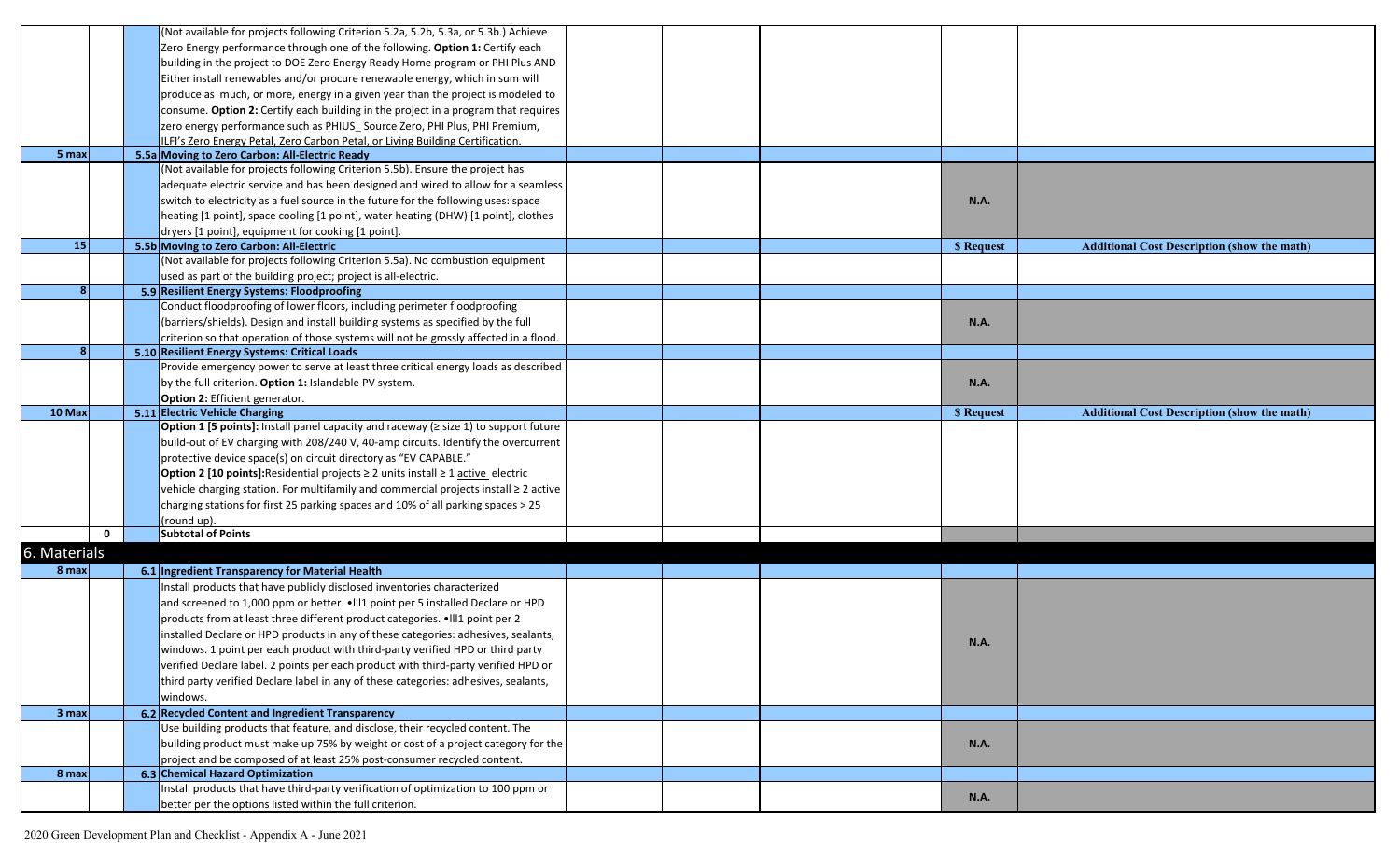| 15 max                        |              |  | 6.4 Healthier Material Selection                                                        |  |  |  |                  |                                                    |
|-------------------------------|--------------|--|-----------------------------------------------------------------------------------------|--|--|--|------------------|----------------------------------------------------|
|                               |              |  | Select all interior paints, coatings, primers, and wallpaper; interior adhesives and    |  |  |  |                  |                                                    |
|                               |              |  | sealants; flooring; insulation; and composite wood as specified. Optional points        |  |  |  | <b>N.A.</b>      |                                                    |
|                               |              |  | also available.                                                                         |  |  |  |                  |                                                    |
| 12 max                        |              |  | 6.5 Environmentally Responsible Material Selection                                      |  |  |  |                  |                                                    |
|                               |              |  | Select concrete, steel, or insulation with a publicly disclosed EPD [3 points], Install |  |  |  |                  |                                                    |
|                               |              |  | a green or cool roof [3 points], use reflective paving [3 points], and/or use FSC       |  |  |  | <b>N.A.</b>      |                                                    |
|                               |              |  | certified wood [3 points] . Refer to criterion for specifics.                           |  |  |  |                  |                                                    |
| 4 max                         |              |  | 6.7 Regional Materials                                                                  |  |  |  |                  |                                                    |
|                               |              |  | Use products that were processed and manufactured regionally.                           |  |  |  | <b>N.A.</b>      |                                                    |
| 6 max                         |              |  | 6.10 Construction Waste Management                                                      |  |  |  |                  |                                                    |
|                               |              |  | Develop and implement a waste management plan that reduces non- hazardous               |  |  |  |                  |                                                    |
|                               |              |  | construction and demolition waste through recycling, salvaging, or diversion            |  |  |  | <b>N.A.</b>      |                                                    |
|                               |              |  | strategies through one of the three options. Achieve optional points by going           |  |  |  |                  |                                                    |
|                               |              |  | above and beyond the requirement.                                                       |  |  |  |                  |                                                    |
| $\overline{2}$                |              |  | 6.11 Recycling Storage                                                                  |  |  |  |                  |                                                    |
|                               |              |  | For projects with municipal recycling infrastructure and/or haulers,                    |  |  |  |                  |                                                    |
|                               |              |  | provide separate bins for the collection of trash and recycling for each dwelling       |  |  |  |                  |                                                    |
|                               |              |  | unit and all shared community rooms. OR For projects without that infrastructure,       |  |  |  | <b>N.A.</b>      |                                                    |
|                               |              |  | advocate to the local waste hauler or municipality for regular collection of            |  |  |  |                  |                                                    |
|                               |              |  | recyclables.                                                                            |  |  |  |                  |                                                    |
|                               | $\mathbf{0}$ |  | <b>Subtotal of Points</b>                                                               |  |  |  |                  |                                                    |
| 7. Healthy Living Environment |              |  |                                                                                         |  |  |  |                  |                                                    |
| 10                            |              |  | 7.6 Smoke-Free Policy (also mandatory)                                                  |  |  |  |                  |                                                    |
|                               |              |  | <b>Optional:</b> Expand the policy above to include all indoor spaces in the property.  |  |  |  | <b>N.A.</b>      |                                                    |
| 12 max                        |              |  | 7.7 Ventilation (Optional for Moderate Rehab)                                           |  |  |  | <b>S</b> Request | <b>Additional Cost Description (show the math)</b> |
|                               |              |  | For each dwelling unit in full accordance with the current version of ASHRAE 62.2       |  |  |  |                  |                                                    |
|                               |              |  | or 62.1 as coordinated with the adopted edition of the IECC for the State of Iowa.      |  |  |  |                  |                                                    |
|                               |              |  | See full criterion for details and points breakdown.                                    |  |  |  |                  |                                                    |
|                               |              |  | 7.9 Construction Pollution Management                                                   |  |  |  |                  |                                                    |
|                               |              |  | Option 1: Earn the EPA Indoor airPlus label. Option 2: In all dwelling units, seal all  |  |  |  |                  |                                                    |
|                               |              |  | heating, cooling, and ventilation return and supply floor ducts and returns             |  |  |  |                  |                                                    |
|                               |              |  | throughout construction to prevent construction debris from entering. Flush all         |  |  |  |                  |                                                    |
|                               |              |  | dwelling units after completion of construction and prior to occupancy for either       |  |  |  | <b>N.A.</b>      |                                                    |
|                               |              |  | 48 hours or with at least 14,000 ft3 per ft2 of floor area, then replace all air        |  |  |  |                  |                                                    |
|                               |              |  | handling equipment filters.                                                             |  |  |  |                  |                                                    |
| 3                             |              |  | 7.10 Noise Reduction                                                                    |  |  |  |                  |                                                    |
|                               |              |  | Option 1: Test and demonstrate that noise levels in bedrooms meet 30 dB LAeq            |  |  |  |                  |                                                    |
|                               |              |  | (continuous) and 45 dB LAmax, (single sound). Option 2: Provide a noise                 |  |  |  |                  |                                                    |
|                               |              |  | abatement plan specific to the site covering general noise mitigation techniques in     |  |  |  |                  |                                                    |
|                               |              |  | accordance with 24 CFR 51B. Option 3: Ensure all exterior wall and party wall           |  |  |  | <b>N.A.</b>      |                                                    |
|                               |              |  |                                                                                         |  |  |  |                  |                                                    |
|                               |              |  | penetrations are sealed with acoustical sealant, all party walls and floor/ceiling      |  |  |  |                  |                                                    |
|                               |              |  | assemblies have an STC rating of at least 55, and exterior windows and doors in         |  |  |  |                  |                                                    |
|                               |              |  | projects near a significant exterior noise source have an STC rating of at least 35.    |  |  |  |                  |                                                    |